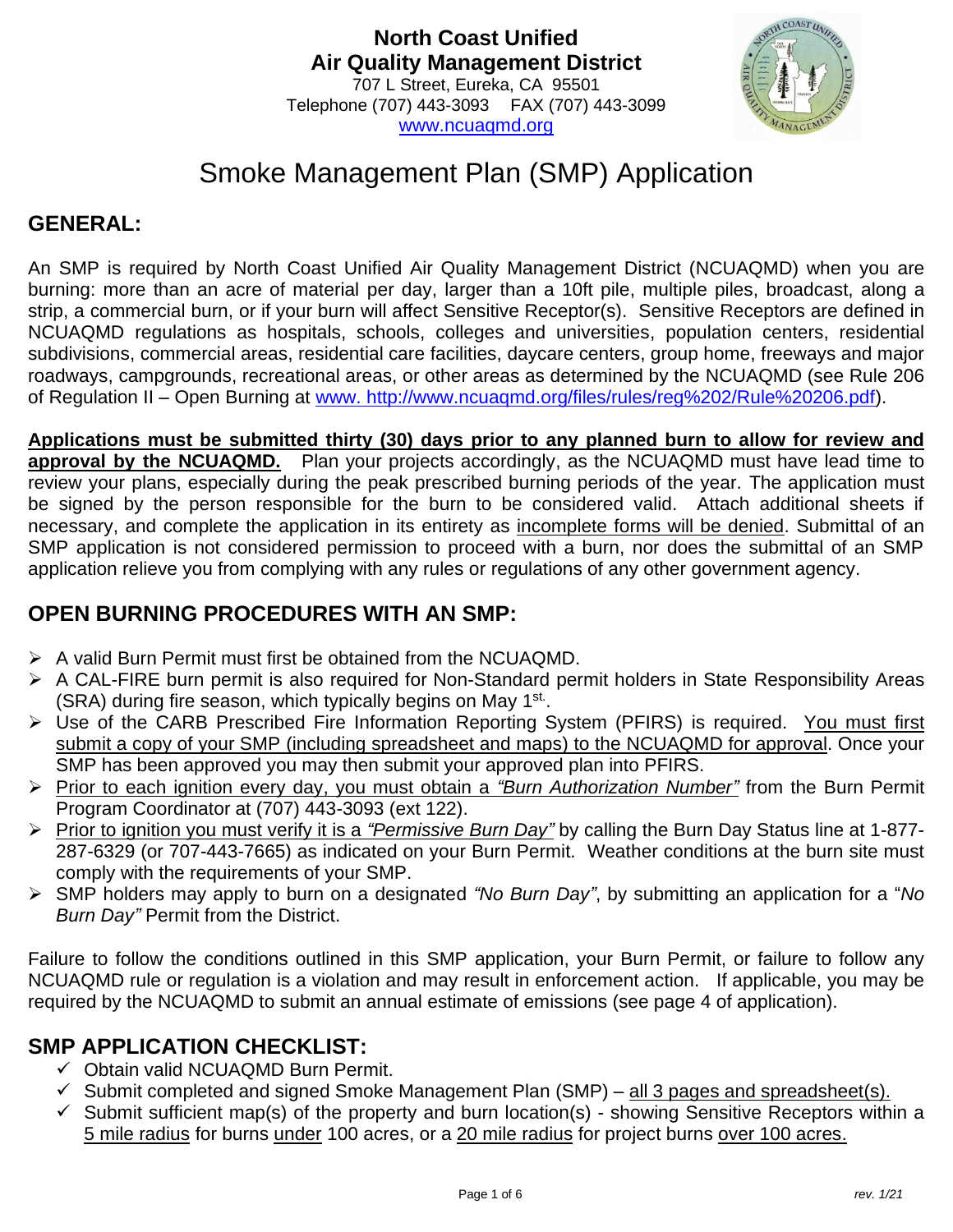#### **SMP APPLICATION**

| Property Owner Mailing Address: ______________________City:_____________Zip Code:_______        |                                                                                                                                                                                                      |                                                                                                           |  |  |  |  |  |
|-------------------------------------------------------------------------------------------------|------------------------------------------------------------------------------------------------------------------------------------------------------------------------------------------------------|-----------------------------------------------------------------------------------------------------------|--|--|--|--|--|
|                                                                                                 | Applicant / Responsible Party: _______________________________Company: _____________________________                                                                                                 |                                                                                                           |  |  |  |  |  |
| Applicant Mailing Address:_____________________________City:_____________Zip Code:________      |                                                                                                                                                                                                      |                                                                                                           |  |  |  |  |  |
|                                                                                                 |                                                                                                                                                                                                      |                                                                                                           |  |  |  |  |  |
| corner of your Non-Standard Burn Permit)                                                        |                                                                                                                                                                                                      | 1. NCUAQMD Burn Permit #: ____________(Enter the Burn Permit # found on the upper left hand               |  |  |  |  |  |
| the burn site.                                                                                  |                                                                                                                                                                                                      | 2. Location of Burn: Give the legal description (township, range, sections) and/or the common address for |  |  |  |  |  |
|                                                                                                 | 3. Type of Material to be Burned: $\Box$ Redwood Slash $\Box$ Mixed Conifer Slash $\Box$ Grasslands<br>□ Brush □ Oak Understory □ Berry Vines<br>□ Orchard Prunings □ Commercial Structure □ Vehicle |                                                                                                           |  |  |  |  |  |
| 4. Date the Material was Logged or Cut: ______________                                          |                                                                                                                                                                                                      |                                                                                                           |  |  |  |  |  |
| 5. Burning Method: $\Box$ Tractor Piles $\Box$ Broadcast $\Box$ Strip Burning $\Box$ Hand Piles |                                                                                                                                                                                                      | □ Other: ________________ # Piles_____________ Pile Size(s):___________________                           |  |  |  |  |  |
| 6. Projected Tonnage: ______________                                                            |                                                                                                                                                                                                      |                                                                                                           |  |  |  |  |  |
| 7. Projected Acreage in a Calendar Year: __________                                             |                                                                                                                                                                                                      |                                                                                                           |  |  |  |  |  |

Give an estimate of the total tons of material to be consumed by the burn, and give an estimate of the total acreage to be burned, or if pile burning, the amount of acreage the material in the pile came from.

| <b>Tonnage Estimate Chart</b> |                  |                      |     |  |  |  |  |
|-------------------------------|------------------|----------------------|-----|--|--|--|--|
| <b>Pile Size</b>              | <b>Pile Size</b> | <b>Tons Per Pile</b> |     |  |  |  |  |
| 6x6                           | 0.45             | 20x20                |     |  |  |  |  |
| 10x10                         | በ 71             | 25x25                | 7.5 |  |  |  |  |
| 15x15                         |                  | 50x50                | 29  |  |  |  |  |

- **8. Expected Duration of the Fire:** □ Hours: \_\_\_\_\_\_\_\_\_\_\_\_\_\_\_\_\_\_\_\_ □ Days: \_\_\_\_ Give an estimation of how long the fire will be burning, either in hours or days. If the fire will be burning over the evening hours you must indicate.
- 

**9. Site Elevation:** \_\_\_\_\_\_\_\_\_\_\_\_\_\_\_\_\_\_\_\_\_\_\_\_\_ **Slope Aspect:**\_\_\_\_\_\_\_\_\_\_\_\_\_\_\_\_\_\_

**10.Identify All Potential Smoke Sensitive Areas Within 5 Miles of the Burn:** Sensitive areas include any towns and/or major roads within a radius of 5 miles that could be impacted by smoke from the burn project. For burn projects over 100 acres, a map showing sensitive areas within a radius of 20 miles from the burn site and the expected direction of smoke travel is required.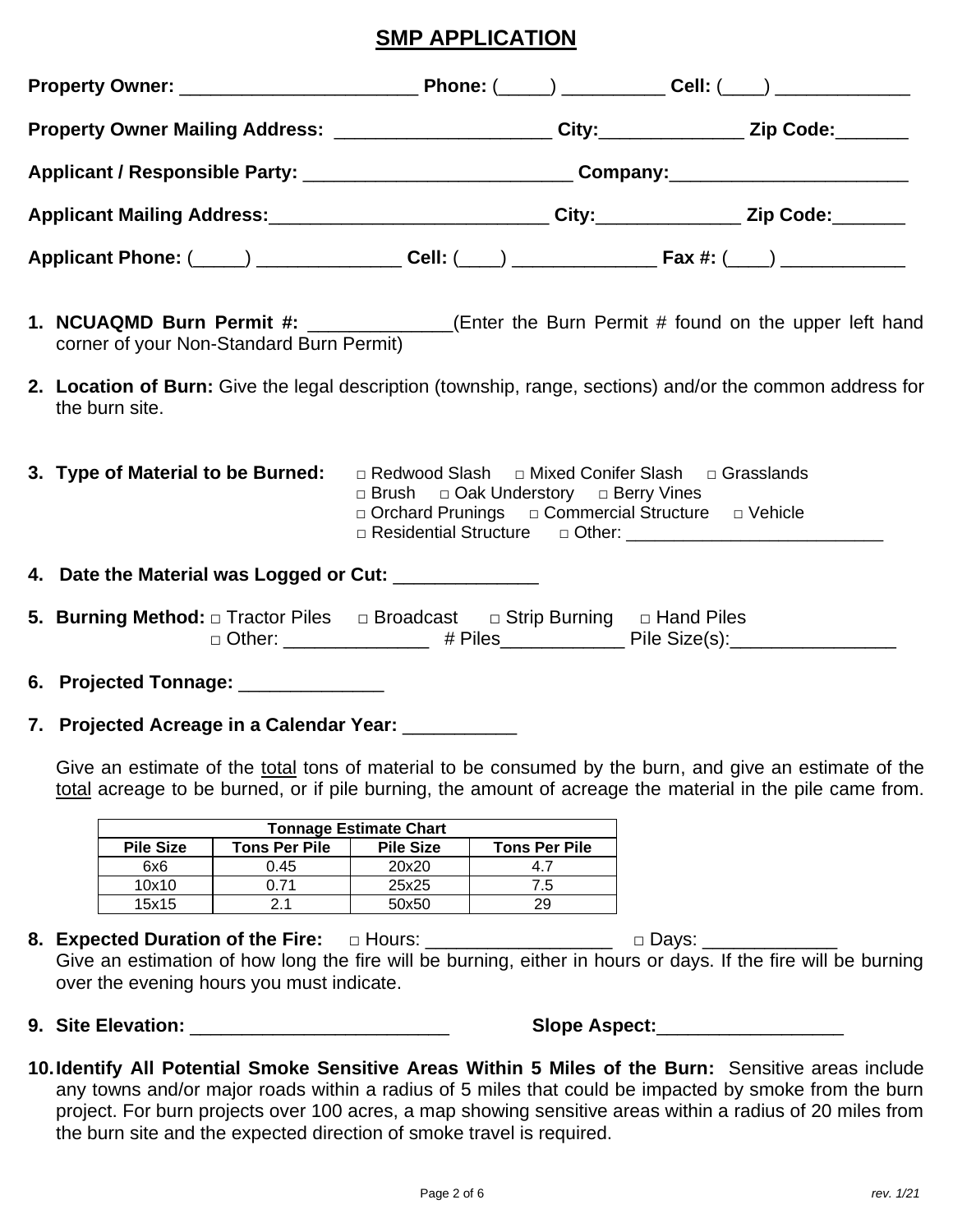- **11.If Smoke Impacts Occur to any Smoke Sensitive Areas:** Describe what specific actions will be taken if smoke from the burn(s) unexpectedly impact smoke sensitive areas. This may include the ability to extinguish fires with equipment on hand, or with assistance from a fire protection agency.
- **12.Monitoring Requirements:** If smoke may impact smoke sensitive areas, the smoke management plan may need to include appropriate monitoring, which may include visual monitoring, ambient particulate matter monitoring (such as portable PM2.5 EBAM monitors, etc.) or other monitoring (PM sensors, etc.) approved by the NCUAQMD for burn projects that are:
	- **Select** (1) for projects greater than 250 acres  $\Box$  Yes / No $\Box$ (2) projects that will continue burning or producing smoke overnight  $\Box$  Yes / No $\Box$
	- (3) projects conducted near smoke sensitive areas  $\Box$  Yes / No $\Box$

If you answered YES to any of the above questions, then your burn project may be subject to specific air monitoring requirements as indicated by the NCUAQMD requirements below. Applicable projects will require that monitoring detail information is included in the SMP spreadsheet.

**13.Meteorological Prescription:** Provide a detailed meteorological prescription that must be met to proceed with this fire. At a minimum, the prescription shall include acceptable wind direction. Other considerations may include wind speed, temperature profile, winds aloft, humidity, temperature, actual and predicted inversions, burn day status and forecast, precipitation forecast, and any other meteorological condition which may affect smoke dispersion and/or fire behavior.

Identify Source of Weather Information: \_\_\_\_\_\_\_\_\_\_\_\_\_\_\_\_\_\_\_\_\_\_\_\_\_\_\_\_\_\_\_\_\_\_\_\_\_\_\_

- **14.Actions That Will Be Used to Minimize Smoke Emissions:** List what pre-treatment methods (drying times, tarps, stacking methods, etc.) have been used to minimize smoke emissions and/or reduce fuel loading. Fans or air blowers may be needed to reduce particulate emissions. Include any alternatives to burning that have been considered and to what extent they were used.
- **15.Public Notification Procedures to be use Prior to Ignition:** Describe what notification procedures are to be used to make sure the public is aware of the planned burn (examples include newspaper / radio announcements, road signs, flyers / handouts, door-to-door announcements, etc.).

*Note: Applications must be submitted to the NCUAQMD at least thirty (30) days prior to any planned burn to allow for review and approval by the District. Plan your projects accordingly, as the District must have lead time to review your plans, especially during the peak prescribed burning periods of the year. All pages of the SMP Application and Spreadsheet (page 4) must be filled out or the SMP application package will be considered incomplete.*

| <b>Signature &amp; Acknowledgement of Property Owner:</b> | Date: |
|-----------------------------------------------------------|-------|
| <b>Signature of Applicant / Responsible Party:</b>        | Date: |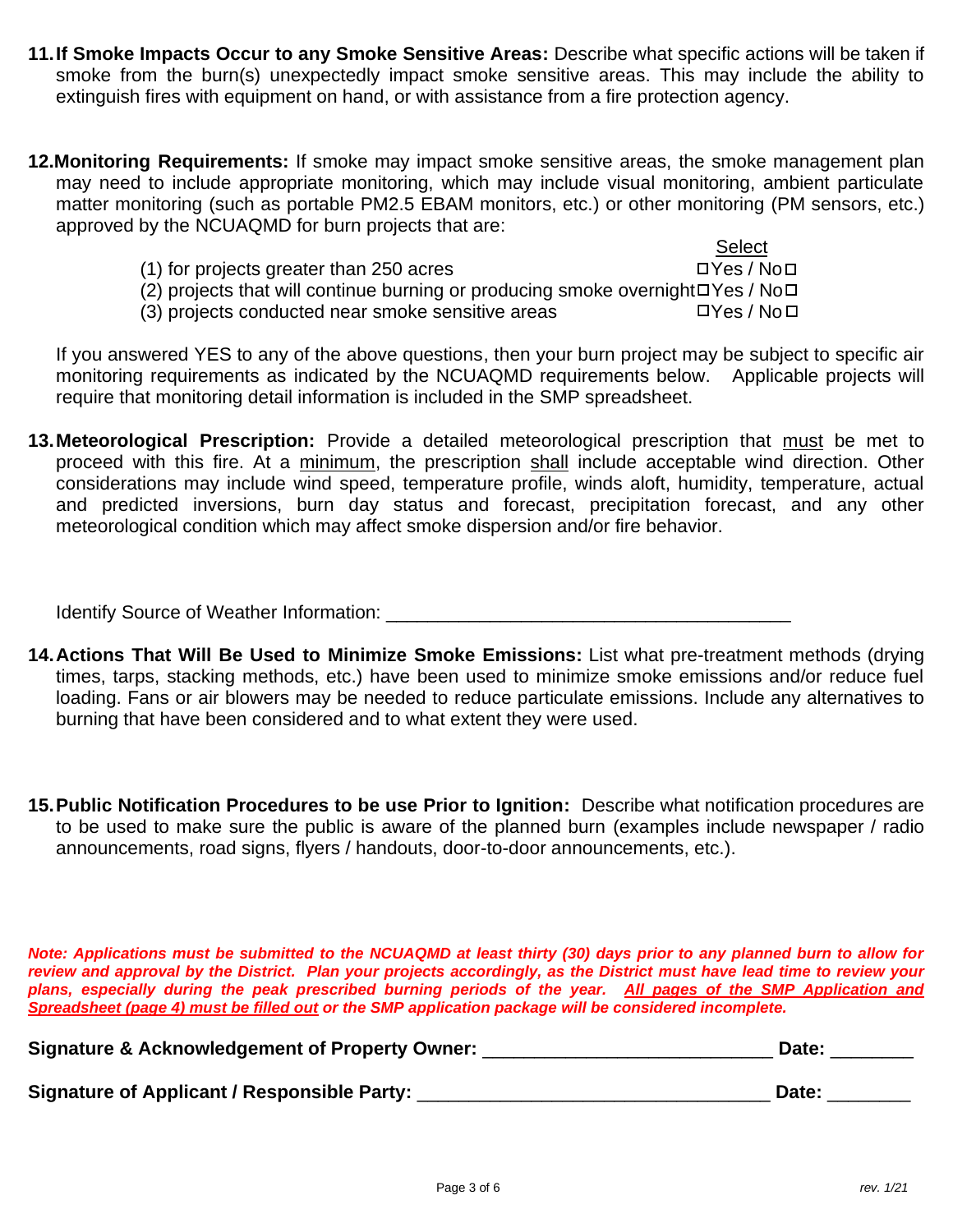#### **DISTRICT REQUIREMENTS THAT MUST BE FOLLOWED:**

- ✓ Prior to ignition you must verify it is a *PERMISSIVE BURN DAY* by calling the Burn Day Status line at 1- 877-287-6329 (or 707-443-7665) as indicated on your Burn Permit. Weather conditions at the burn site must comply with the requirements of your SMP.
- ✓ Prior to each ignition every day, you must obtain a *BURN AUTHORIZATION NUMBER* from the Burn Permit Program Coordinator at (707) 443-3093 (ext 122).
- □ Monitoring requirements: The District will provide notice and consult with CARB as necessary with large (250 acres or larger) or multi-day burns (with heavy fuels and over 100 acres).
- $\Box$  Submit Spot Forecast when requesting burn authorization.
- Other:

| <b>NCUAQMD USE ONLY</b> |  |      |  |  |  |  |
|-------------------------|--|------|--|--|--|--|
| Approved by:            |  | Date |  |  |  |  |
|                         |  |      |  |  |  |  |
|                         |  |      |  |  |  |  |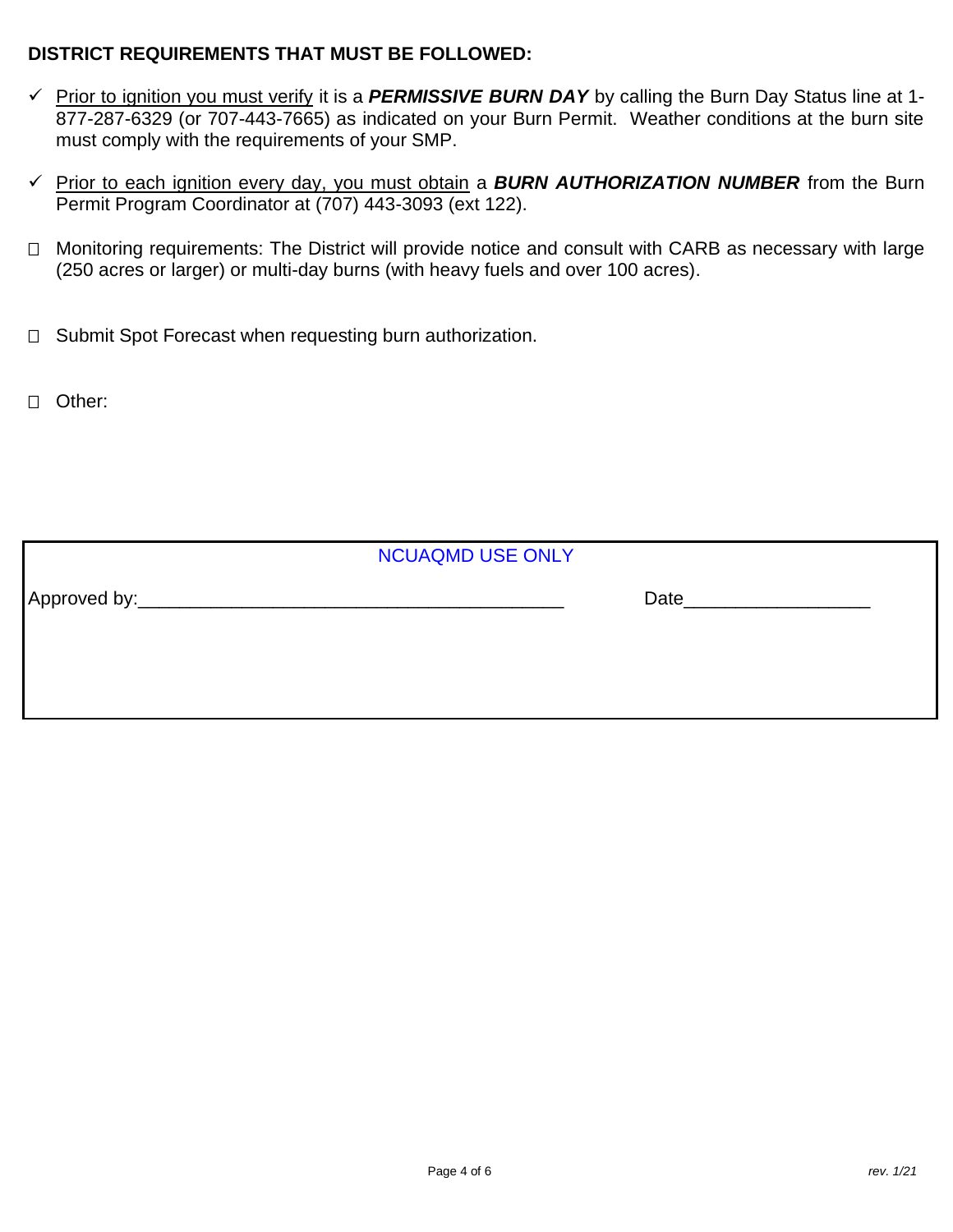#### **NCUAQMD SMOKE MANAGEMENT PLAN (SMP) SPREADSHEET**

|                                         |                                                                                   |              |         | Date Submitted :_________________________ |                                 | Page ______ of ______            |                                                          |
|-----------------------------------------|-----------------------------------------------------------------------------------|--------------|---------|-------------------------------------------|---------------------------------|----------------------------------|----------------------------------------------------------|
| Burn Permit #: _____________________    |                                                                                   |              |         |                                           | Amended (Date): _______________ |                                  |                                                          |
| <b>Project Name or</b><br><b>Number</b> | Burn Location - Address, Legal Broadcast or<br><b>Description, Lat &amp; Long</b> | <b>Piles</b> | # Acres | # of Piles &<br><b>Size</b>               | <b>Wind Prescription</b>        | <b>Monitoring</b><br>Information | Remarks - Identify Sensitive Receptors within<br>5 miles |
|                                         |                                                                                   |              |         |                                           |                                 |                                  |                                                          |
|                                         |                                                                                   |              |         |                                           |                                 |                                  |                                                          |
|                                         |                                                                                   |              |         |                                           |                                 |                                  |                                                          |
|                                         |                                                                                   |              |         |                                           |                                 |                                  |                                                          |
|                                         |                                                                                   |              |         |                                           |                                 |                                  |                                                          |
|                                         |                                                                                   |              |         |                                           |                                 |                                  |                                                          |
|                                         |                                                                                   |              |         |                                           |                                 |                                  |                                                          |
|                                         |                                                                                   |              |         |                                           |                                 |                                  |                                                          |
|                                         |                                                                                   |              |         |                                           |                                 |                                  |                                                          |
|                                         |                                                                                   |              |         |                                           |                                 |                                  |                                                          |
|                                         |                                                                                   |              |         |                                           |                                 |                                  |                                                          |
|                                         |                                                                                   |              |         |                                           |                                 |                                  |                                                          |
|                                         |                                                                                   |              |         |                                           |                                 |                                  |                                                          |
|                                         |                                                                                   |              |         |                                           |                                 |                                  |                                                          |
|                                         |                                                                                   |              |         |                                           |                                 |                                  |                                                          |
|                                         |                                                                                   |              |         |                                           |                                 |                                  |                                                          |

**Smoke Management Plan is valid through December 31, \_\_\_\_\_**

**Approved:\_\_\_\_\_\_\_\_\_\_\_\_\_\_\_\_\_\_\_\_\_\_\_\_\_ Date:\_\_\_\_\_\_\_\_\_\_\_\_\_\_\_**